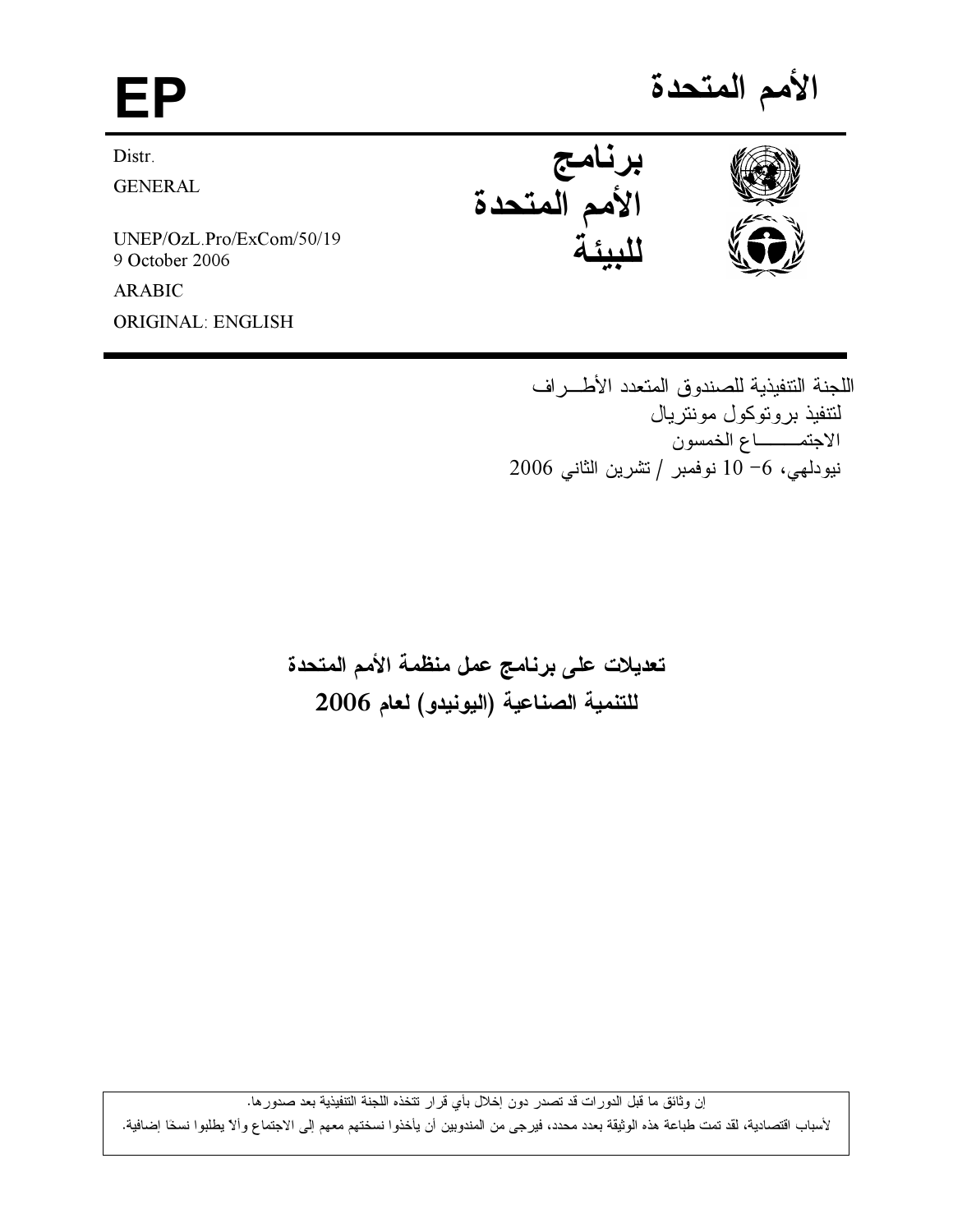## تعليقات وتوصيات أمانة الصندوق

1– تطلب اليونيدو من اللجنة التنفيذية في اجتماعها الخمسين الموافقة على اعتماد مبلغ 188 336 1 دولار أمريكي للتعديلات التي أدخلت على برنامج العمل لعام 2006، إضافة إلى تكاليف دعم الوكالة وقدرها 217 7 دو لار <sup>آ</sup>مريکي.

2– الأنشطة المقترحة في التعديلات المدخلة على برنامج عمل اليونيدو مبينة في الجدول 1 أدناه:

| المبلغ الموصى به                               | المبلغ المطلوب | البلد<br>النشاط/المشروع                                                          |
|------------------------------------------------|----------------|----------------------------------------------------------------------------------|
| دو لار الأمريكي                                | دولار الأمريكي |                                                                                  |
|                                                |                |                                                                                  |
|                                                |                |                                                                                  |
| القسم ألف: أنشطة يوصى بالموافقة الشمولية عليها |                |                                                                                  |
| ألف $\overline{1}$  عداد المشروع:              |                |                                                                                  |
| 30 000                                         | 30 000         | الكاملة<br>إعدادا مشروع الإزالة<br>الميثيل<br>لبروميد<br>الكاميرون<br>في<br>جميع |
|                                                |                | الاستخدامات المتبقية                                                             |
| 30 000                                         | 30 000         | المجموع الفرعي لإعداد المشروع                                                    |
| باء 1– أنشطة أخرى:                             |                |                                                                                  |
| 51 000                                         | 55 188         | المساعدة النقنية في إزالة بروميد الميثيل في مكافحة أفات النباتات<br>الجزائر      |
|                                                |                | البقولية                                                                         |
| 51 000                                         | 55 188         | المجموع الفرعي للأنشطة الأخرى:                                                   |
| $[1]$                                          | 1751000        | تمويل الوحدة الأساسبة                                                            |
| 81 000                                         | 1836188        | المجموع الفرعي                                                                   |
| 6 8 4 0                                        | 7 2 1 7        | نكاليف دعم الوكالة (7,5 في المائة لإعداد المشاريع والنعزيز المؤسسي، وللأنشطة     |
|                                                |                | الأخرى التي نتجاوز قيمتها 000 250 دولار أمريكي، و9 في المائة للأنشطة الأخرى      |
|                                                |                | التبي نقل قيمتها عن 000 250 دولار أمريكي):                                       |
| 87 840                                         | 1 843 405      | المجموع:                                                                         |

الجدول 1: التعديلات المدخلة على برنامج عمل اليونيدو

[1] ينظر إليه بموجب الوثيقة UNEP/OzL.Pro/ExCom/50/20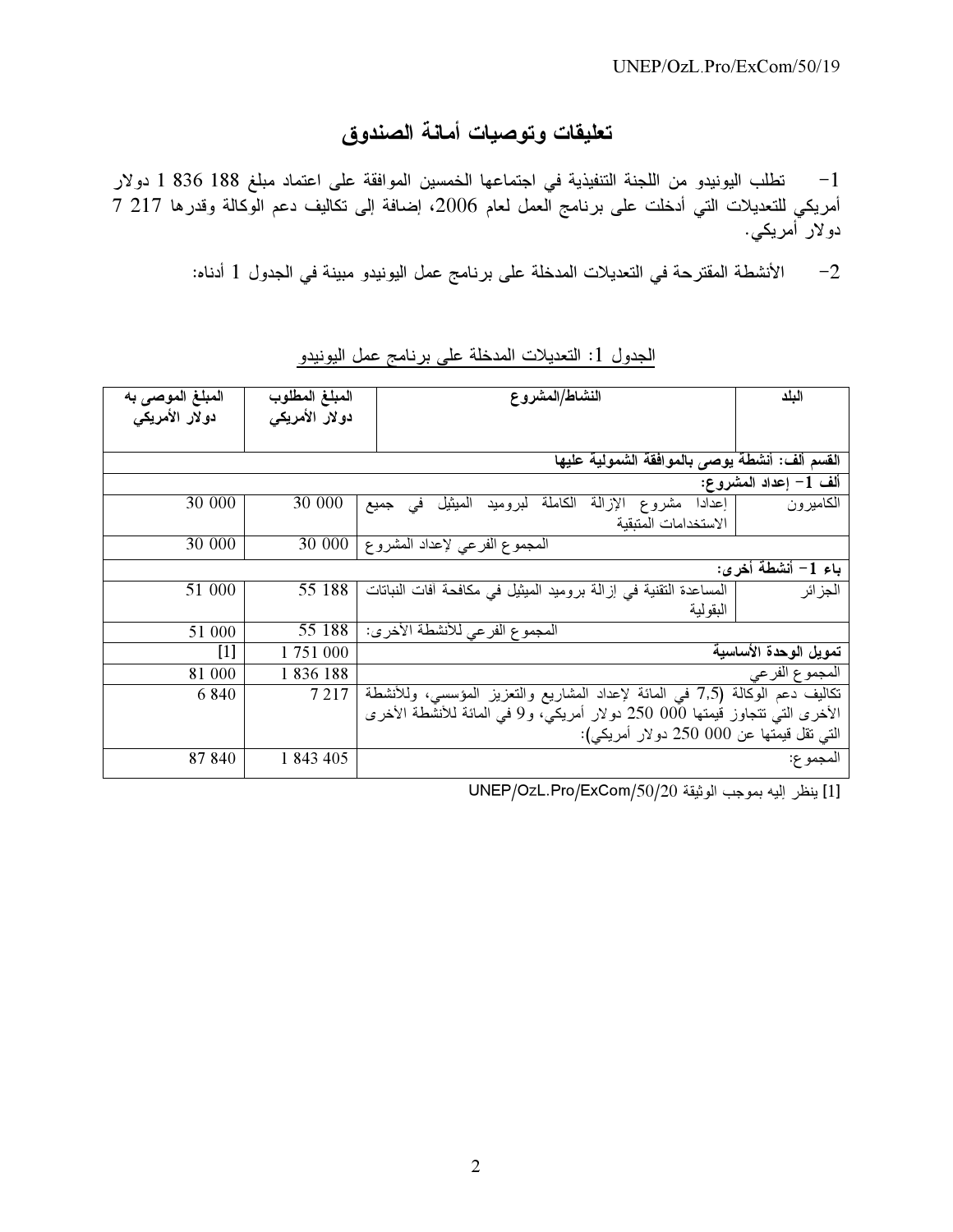القسم ألف: أنشطة يوصى بالموافقة الشمولية عليها

### ألف 1: إعداد المشروع

الكاميرون: إعداد مشروع لإزالة بروميد الميثيل في الاستخدامات المتبقية

#### وصف المشروع

3− طلبت اليونيدو التمويل لإعداد مشروع لإزالة بروميد الميثيل من جميع الاستخدامات المتبقية نيابة عن حكومة الكاميرون. سيتعامل المشروع مع جميع الاستخدامات المراقبة لبروميد الميثيل المستخدم حاليا في الكاميرون. في عام 2005، أبلغت حكومة الكاميرون عن استهلاك 9,72 طن من قدرات استنفاد الأوزون (ODP) من بروميد الميثيل (BM) بموجب المادة 7 من بروتوكول مونتريال. يبلغ خط الأساس الذي يجب الالتزام به في استهلاك بروميد الميثيل 18,09 طن من قدرات استنفاذ الأوزون.

تعليقات الأمانة

في اجتماعها الخامس والأربعين، نظرت اللجنة التنفيذية في تقرير مرحلي قدمته اليونيدو بخصوص تنفيذ  $-4$ مشروع التدليل الخاص ببدائل بروميد الميثيل التي يجب استخدامها والتي تمت الموافقة عليها في الاجتماع الخامس والعشرين للجنة. وقد لاحظت اللجنة التنفيذية استنادًا على هذا المشروع أن مشروع التدليل"…قد نتج عنه الإزالة الكاملة لاستخدامات بروميد الميثيل المراقبة في شكل غازات لتبخير التربة في قطاع التبغ" (المقرر  $(13/45$ 

توصيات أمانة الصندوق

5− في ضوء المقرر 13/45 الخاص باللجنة التنفيذية، توصبي الأمانة بالموافقة الشمولية على هذا الطلب على أساس أنه لا يشمل قطاع النبغ الذي كان قد تم إز الته بالفعل.

القسم باء: الأنشطة التي يوصى بها لاعتبارات خاصة

باء 1: أنشطة أخرى

الجز ائر : المساعدة التقنية لإز الة بروميد الميثيل في مكافحة آفات النباتات البقولية

وصف المشروع

طلبت اليونيدو نيابة عن حكومة الجزائر تمويل بقيمة 188 55 دولار أمريكي زائد مبلغ 967 4 دولار  $-6$ أمريكي لتكاليف دعم الوكالة لمشروع المساعدة التقنية لإزالة 57 l طن ODP من مادة بروميد الميثيل المستخدمة في مكافحة أفات النباتات البقولية (الحمص، والفول، والعدس، والفول السوداني) في البلد. يمثل الاستهلاك في هذا المجال 50 في المائة تقريبًا من إجمالي استهلاك بروميد الميثيل في الجزائر في عام 2005 (أي 3,60 طن ODP). خط الأساس الذي يجب الالتزام به هو 4 65 طن ODP.

يوجد مصدرين للبقوليات في هذا البلد، التي تزرع محليًا والمستوردة. تصاب البقوليات المحلية في الحقل  $\cdot$ .7 بآفة حشرية (خنفساء البذور ). يعد استخدام المبيدات الحشرية المباشرة في الحقل مكلَّقًا وقليل الفعالية، حيث أنه لا يتوغل إلى داخل الحبوب وبالتالي لا يمكنه قتل جميع الحشرات. كما توجد أنواع أخرى من الحشرات في أماكن